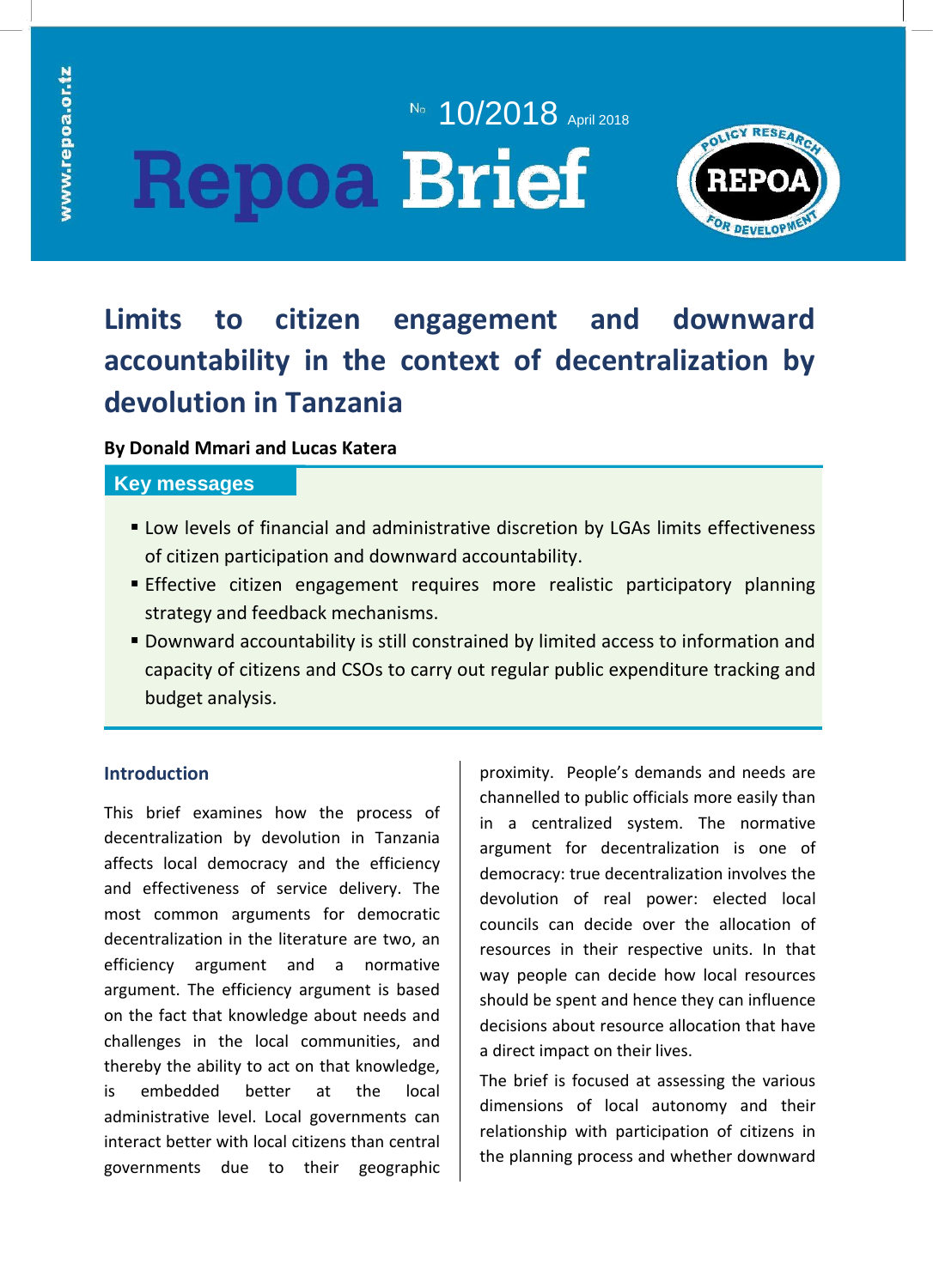accountability is enhanced or constrained in the process. The underlying study involved review of literature, reports and other secondary data, along with interviews with central ministries responsible for key services and administration of LGAs, regional secretariats and LGAs, carried out in 2017. It also uses some data from the citizen participation survey carried out in four waves, 2003, 2006,2009 and 2013 and the previous studies on the experience of decentralization by devolution.

The key proposition underpinning this brief is that, while decentralization process in Tanzania have helped to enlarge the democratic space for citizen engagement in their development management at local levels, there remains some obstacles for realizing full accountability and effective engagement of citizens.

#### **Findings**

## **Low levels of financial and administrative discretion by LGAs limits effectiveness of citizen participation and downward accountability**

The introduction of Local Government Reform Programmes (2000-2014) in Tanzania led to the renewed emphasis on citizens' participation in their governance. Considering the history and size of the country, and the unitary form of government, significant achievements have been achieved. The hierarchical structures of governance from the hamlets, village, ward and council provides good avenue for the people to participate in decisions affecting their lives and development, without the need for central government interventions. However, some policy and operational constraints limit the full benefits from effective citizen engagement. These include poor

participation in the village and hamlets meetings; low levels of financial discretion, such that many programmes and projects implemented by LGAs are not necessarily in line with the pressing needs for different communities; and limited supply of information that is critical to stimulate further demand for information. Citizens survey conducted in 2003 and 2006, finds that village assembly meetings were not convened in transparent manner, denying villagers opportunities to air their views. The same survey further finds that central government had denied local authorities not only the right to identify and implement projects of local priorities but also the right for local revenue mobilization

The over-dependence on the central government for financial resources, along with the legislative provisions that place administrative authority on LGAs to the central government tends to favour upward accountability. These findings are also shared by other studies done in REPOA on political settlement and revenue bargaining, in which over-dependency of central government transfers for local development has shifted bargaining from local government and citizens to mostly upward bargaining in which local authorities are mostly accountable to central government than to citizens. While article 8 of the constitution of the United Republic of Tanzania requires the government to be accountable to the people and mandates participation of the people in the affairs of the government, other legislations, including those governing LGAs do not provide for explicit roles of citizens in holding accountable the leaders of government at various levels. The supreme powers of the Village Assemblies are not translated into actions, and the Village Executive Officers (VEOs) seems more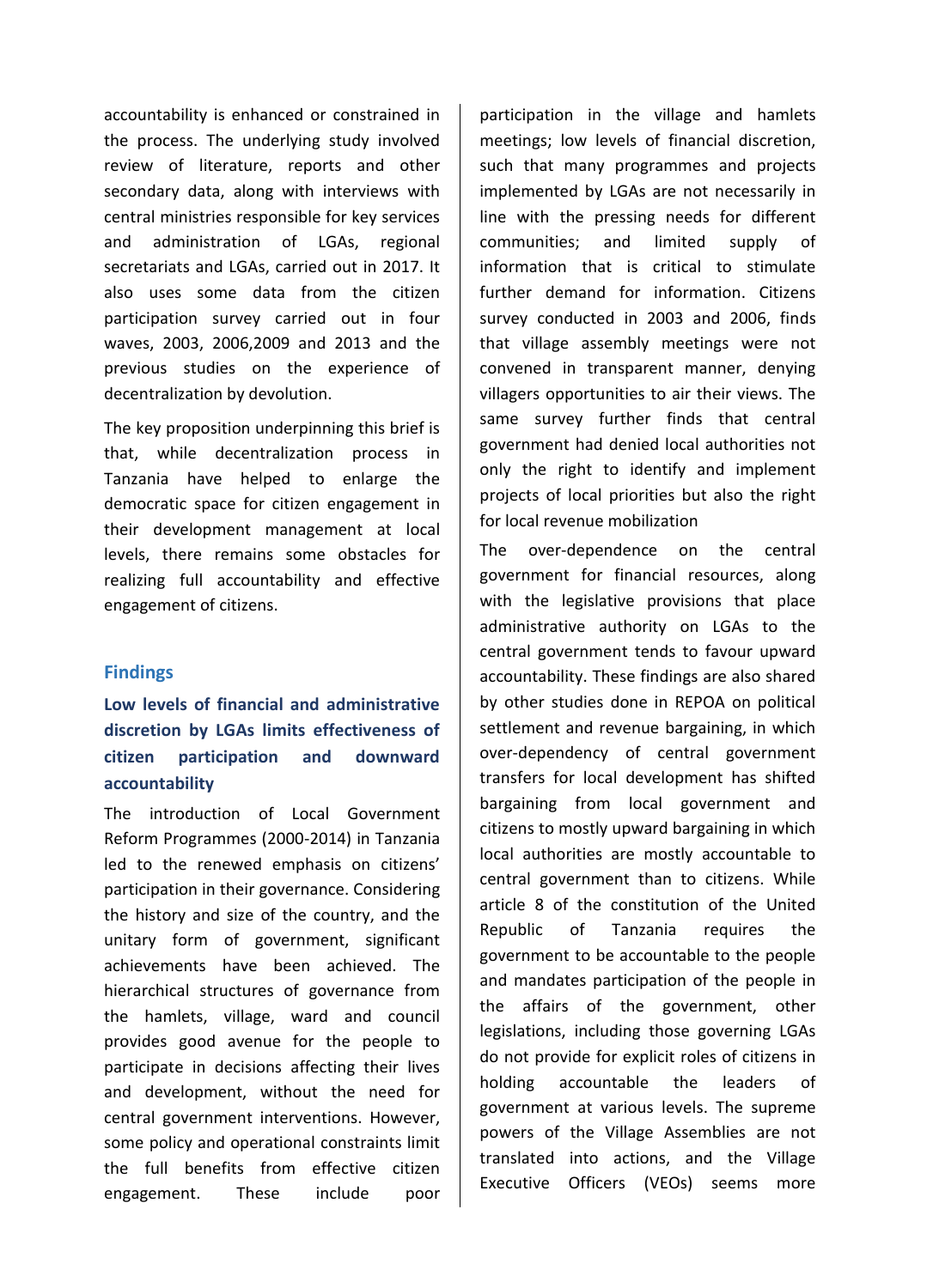accountable to appointing authorities. In addition, the law does not mandate participation of NGOs/CBOs in the village council or its committees. The law encourages disclosure of information, transparency and participation, but is not clear in setting out core principles, mechanism and processes to strengthen decentralization and empower communities to hold authorities accountable.

## **Effective citizen engagement requires more realistic participatory planning strategy and feedback mechanisms**

The planning and budgeting process in LGAs is well regulated and guided by the Public Finance Act, 2001, the Local Government Finance Act 1982, the local Government Financial regulations of 1997 and 2010, the Budgeting Act 2015. These acts are also supported by the Planning and Budgeting Guidelines (P&BG) issued by the Ministry responsible for Finance and Planning. Every LGA prepares annual workplans from their Strategic Plans. The SPs are informed by broad national priorities, community needs identified by sub-district authorities through a participatory methodology known as Opportunities and Obstacles to Development (O&OD), and the mandates of LGAs. However, in practice, the annual plans are often influenced by the P&BG, warranting changes to the priorities of the LGAs in line with the priorities set by the central government. This practice is accentuated by the high dependency of LGAs on intergovernmental transfers. Thus, there is no systematic link between the inputs from the participatory planning process conducted at village level and the approved LGA plans. The uncertainty in the flow of funds and delays, and the declining ability to raise own

source revenue further hampers the flexibility of most LGAs to implement their priority programmes.

**Downward accountability is still constrained by limited access to information, capacity of citizens or civil society organizations to carry out public expenditure tracking and budget analysis on a timely and regular manners**

Despite a notable increase in the supply of information at LGAs, there is still paucity of information in a structured way and in forms that can allow citizens and CSOs to carry out expenditure tracking at unit levels. This could result from limited capacities of staff and resources, especially at lower levels of LGAs. The lack of mechanisms for the people to hold non-compliant leaders accountable may also contribute to the weak demand for information from the citizens in general.

There also seems to be some confusions on the lines of communications between LGAs, regional secretariats, and central ministries responsible for specific sectors. Frequent directives which do not reflect the plans of LGAs and which does not match with the resource flows are said to place severe stress on the functioning of LGAs, and this limit their ability to share the information that is timely and appropriate for the citizens to track results and to demand downward accountability.

#### **Conclusion and recommendations**

This brief has analysed factors hindering citizens engagement and downward accountability under the current practice of decentralization by devolution. We found that citizens are generally underprovided with access to information, and the posted